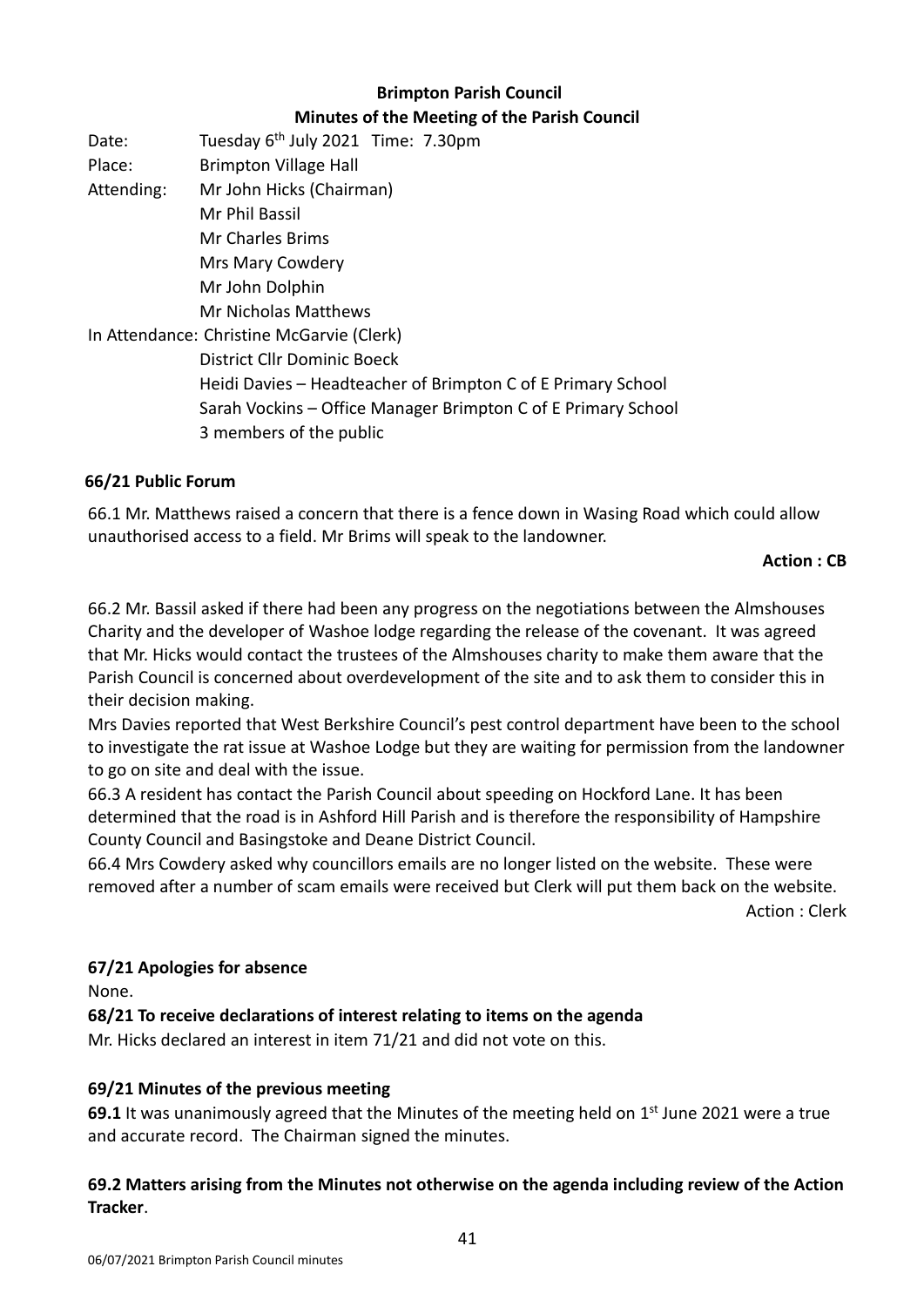61.4/21 Queens Green Canopy project– The trustees of Brimpton Common Fuel Allotment have agreed that a tree can be planted on the Fuel Allotment with a plaque to commemorate the Queens Platinum Jubilee. Clerk to contact the trustees to arrange the request of a tree and a plaque.

#### **Action: Clerk**

56/21 The Enborne Way allotment area still hasn't been tidied. Clerk to chase Sovereign again. **Action: Clerk** 

## **70/21 To discuss parking issues around Brimpton Primary School**

Mrs Davies and Mrs Vockins explained the issues that parents are experiencing with parking around the school. The problem has worsened since the owners of the Three Horseshoes pub blocked access to their car park.

The school have been in contact with West Berkshire Highways department and have been logging the issues on the Modeshift Stars platform.

West Berkshire Council are planning to carry out a survey of pedestrians and cars at the War Memorial in September to see if a crossing is needed there and they have suggested that parents could park on Brimpton Lane.

The school have asked parents to walk or car share where possible but there are 35 families who live outside of the village and need to get to the school each day. The school have also asked parents to park in a considerate way around the school as there have been complaints from neighbours.

In September there will be staggered start times for year groups to try and alleviate the problem. Mr. Brims mentioned that the Recreation Ground Charity will consider the need for parking in the village when looking for a new location for the Recreation Ground.

It was agreed that the Parish Council would ask West Berkshire Highways to attend a meeting at the school to see first-hand the problem and discuss possible ways forward.

Action: JH/Clerk

It was agreed that Mr. Hicks would mention the issues with parking in the parish update to residents to let them know that the Parish Council and the school are aware of the issue.

Action: JH

## **71/21 To discuss Parish Council administrative and financial support for the Brimpton Arts and Crafts Exhibition**

It was agreed that the Parish Council would fund the Exhibition up to a maximum of £750. The event will be organised by a working group of residents for the Parish Council.

Mrs Cowdery asked if CIL money could be used to fund the event. Clerk to check this with West Berkshire Council CIL department.

Action: Clerk

#### **72/21 Parish Environment**

## **72.1 To provide an update on setting up 'No Cold Calling Zones'**

In order to obtain approval to establish a NCCZ , 66% of households polled needed to be in favour. When the voting process was completed, the results were as follows: Brimpton Common

Voting cards delivered 57, Target for Positive Response 38 (66%), Actual Positive Response 41 (72%). Target met. Brimpton Common will become a NCCZ.

Hyde End Lane & Island Junction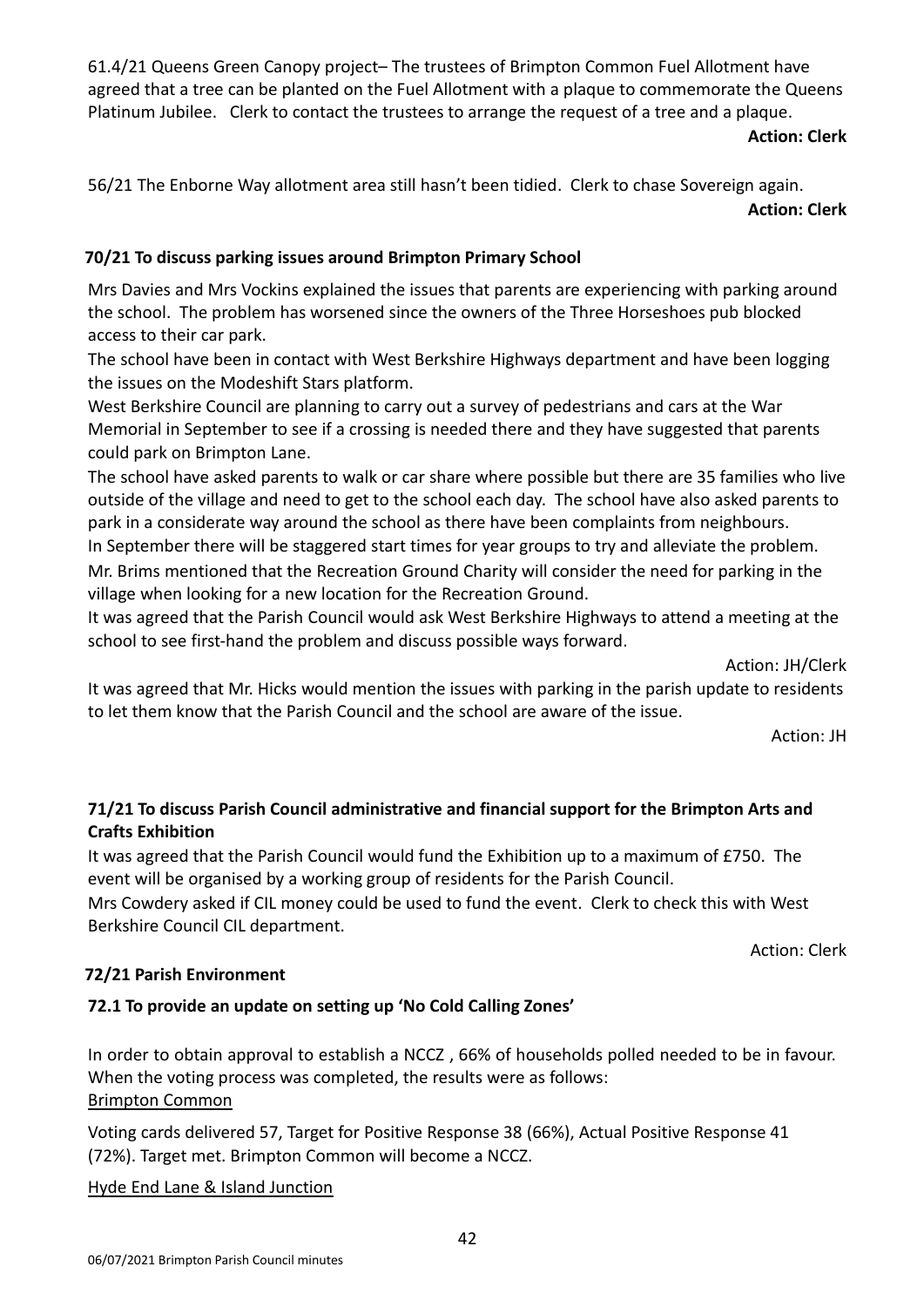Voting cards delivered 26,Target for a Positive Response 17 (66%),Actual Positive Response 18 (69%) Target met. Hyde End Lane and the houses around the junction with Crookham Common Road will become a NCCZ.

#### Village & Crookham Common Road to Hyde End Lane

Voting cards delivered 155, Target for Positive Response 102 (66%), Actual Positive Response 80 (52%) Target not met although three roads within the village did reach the 66% target (Hatch Lane, Church Lane and Wasing Road) and Trading Standards have agreed these will become NCCZs even though the overall figure for the village was insufficient.

Trading Standards will now supply the signage which will mark the boundaries of each area. Mr. Hicks thanked all the volunteers who helped with distributing the polling cards and collecting responses.

## **72.2 To provide an update on the joint purchase of a Speed Indicator Device (SID)**

The Clerk and a volunteer resident have carried out risk assessments on four sites in the Parish. The forms to request approval from West Berkshire Council have been submitted. One of the sites is on a highway pole on Brimpton Lane. If this is approved then the SID could be place there for a few days. The SID is currently being used by Aldermaston Parish Council but Clerk will request to borrow it once the sites are approved.

#### **Action: Clerk**

## **72.3 To provide an update registering ownership of Brimpton Common Fuel Allotment with the Land Registry.**

This is still ongoing. Clerk needs to have her identity verified by a solicitor as part of the registration process and this is proving difficult as most solicitors' offices are still closed due to Covid restrictions.

#### **Action: Clerk**

#### **73/21 Planning and Development**

#### **73.1 To consider new planning applications and provide updates on any already considered. See appendix C below.**

#### **21/01432/FUL Larkwhistle Farm, Brimpton Common. Erection of a new outbuilding**

The Parish Council resolved to object to the application as it would be over development of the site and would be visible from the highway. The planning application claims that the new outbuilding would not be visible but the Parish Council dispute this.

#### **21/00617/HOUSE and 21/00618/LBC2, – Eastbank, Brimpton Lane. Erection of a single storey timber garage**

The planning application was approved. A planning enforcement case was raised because work started on the garage before permission was given. There are only two parking spaces on the site when the previous planning permission required five spaces. It was agreed that the Parish Council's concerns about how these enforcement issues have been handled by West Berkshire Council should be raised with the lead member for planning. MP Laura Farris has already asked for a meeting to be arranged between Brimpton Parish Council and the lead member for Planning at West Berkshire Council.

#### **73.2 To provide an update on the review of Brimpton Village Settlement Boundary**

One of the outcomes of the Brimpton Parish Plan was a request for a review of the Settlement Boundary. Mr. Brims set up a working party in March 2020 but work didn't start due to the Covid restrictions. Since then, the Government have proposed major changes to the planning system which are likely to see the role of settlement boundaries reduced. It has therefore been agreed by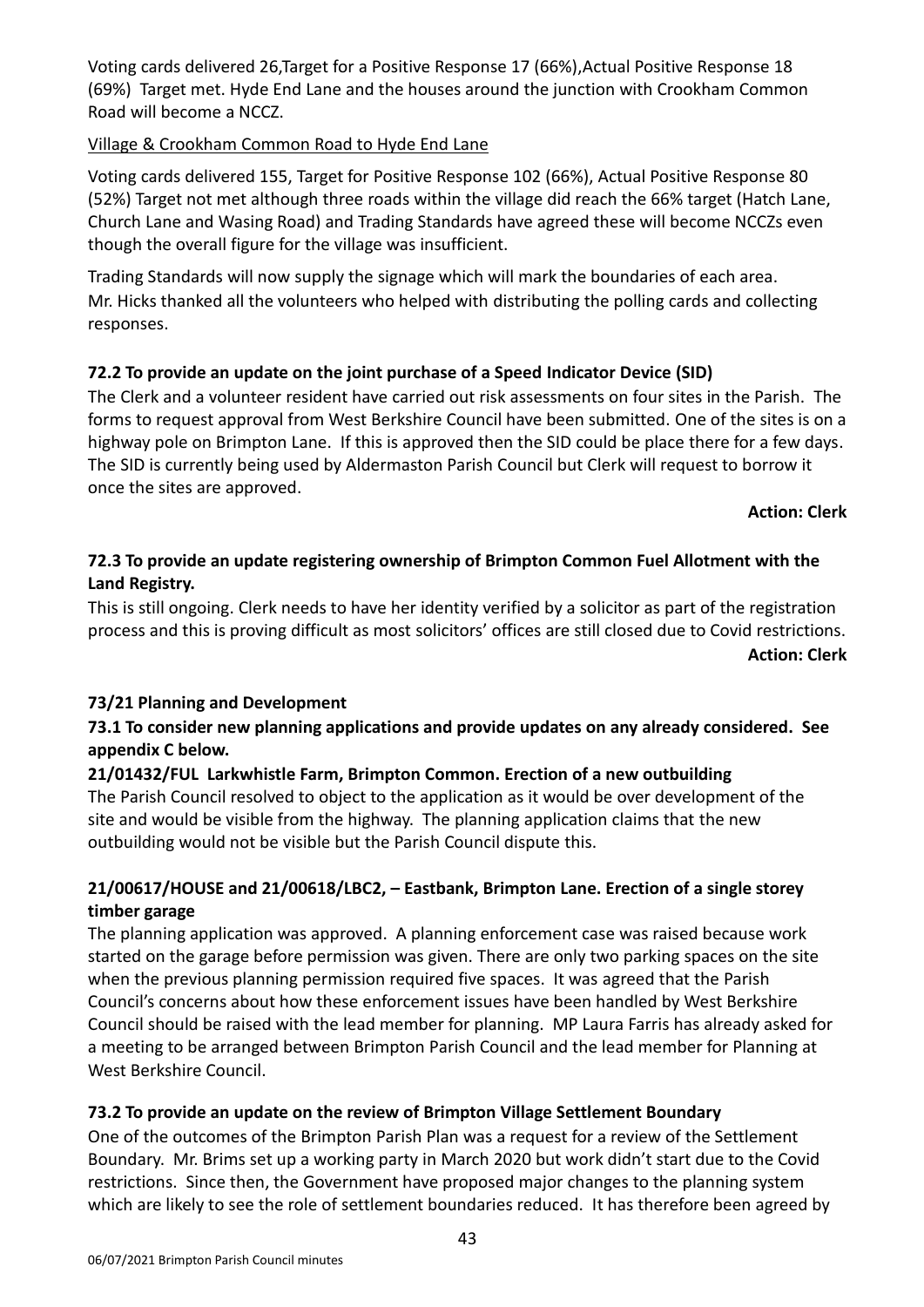the working party to put the review on hold until it is clear whether settlement boundaries will still be considered in planning or not.

## **74/21. Finance**

**74.1 To approve payments and approve reconciliation against bank statements**

The payments and bank reconciliation were agreed.

**Action:Clerk**

# **75/21.Consultation documents requiring consideration**

**75.1 West Berkshire Council – Parish and Town Council engagement survey**

The Parish Council responses to the survey were discussed and agreed. Clerk to submit the full response.

**Action: Clerk**

## **75.2 Ashford Hill with Headley Neighbourhood Plan Pre-submission consultation**

The Parish Council have reviewed the Neighbourhood Plan and have no comments.

## **75.3 West Berkshire Council – Local Flood Risk Management Strategy 2020-2025**

The strategy has been reviewed and the Parish Council have no comments.

## **76/21 Reports**

## **76.1 District Councillor's report**

Report in progress and will be sent soon.

Cllr Boeck reported that he was able to secure a grant under the 'Members Bid fund' to help Beenham Parish Council improve parking at Victory Hall. There is £5000 a year available to support community initiatives and infrastructure projects.

There is a planned road closure on A4 Bath Road  $12<sup>th</sup> - 23<sup>rd</sup>$  July 2021 from the hours of 19:00 – 05:00 from Station Road, Woolhampton to A340 Aldermaston Roundabout. Cllr Boeck explained that the diversion which has been put in place is from Newbury via Tadley and Basingstoke. The diversion route has to be suitable for all vehicles including HGVs so can't be through the villages.

#### **76.2 Clerk's report**

Nothing to report.

#### **76.3 Report from Village Hall Committee**

A party for all residents is planned for  $24<sup>th</sup>$  July in the hall.

#### **76.4 Reports from Parish Council representatives on external bodies**

Mr. Bassil reported that the AWE LLC will meet next on  $7<sup>th</sup>$  July. There are currently 7 members of staff off sick.

Graham Hawker has attended two meetings of the West Berkshire Climate forum on behalf of the Parish Council. West Berkshire Council will be leading on the Big Green Week in September.

#### **77/21. The next meeting will be held on Tuesday 3 rd August 2021 in the Village Hall.**

| Signed:    |  |
|------------|--|
| (Chairman) |  |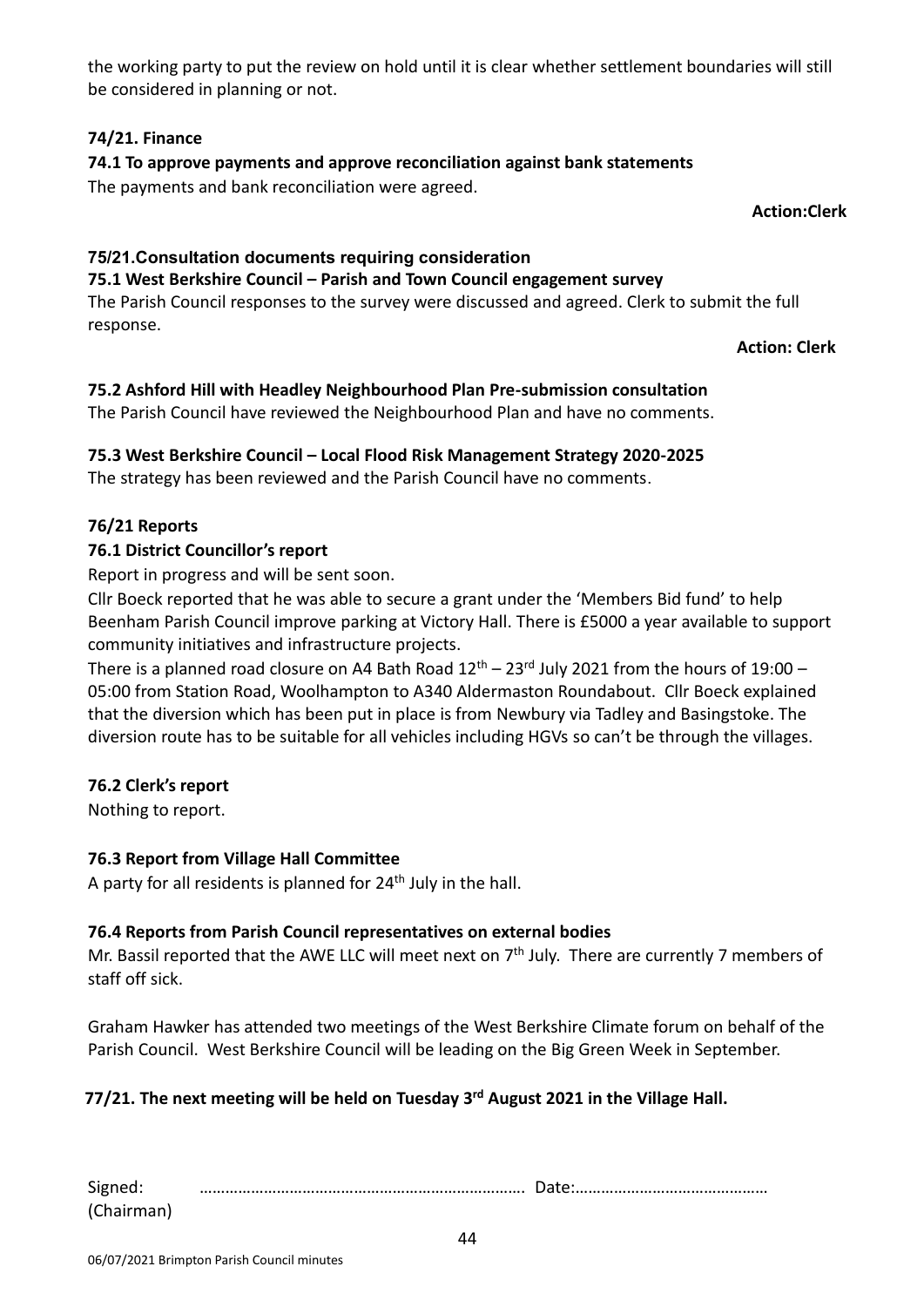#### Appendix A

Meeting Report 6th July 2021

#### **Community Account**

| <b>Statement bal-</b><br>ance 24/6/2021         | <b>Cashbook balance as at</b><br>28/6/2021 | Cashbook balance after new pay-<br>ments made |                             |
|-------------------------------------------------|--------------------------------------------|-----------------------------------------------|-----------------------------|
| £41,773.46                                      | £41,773.46                                 | £41,533.46                                    |                             |
| <b>Payments made</b><br>since last meet-<br>ing |                                            |                                               |                             |
| <b>Cheque No</b>                                | <b>Payee</b>                               | <b>Details</b>                                | <b>TOTAL</b><br><b>COST</b> |
| SO.                                             | Mrs C McGarvie                             | May salary                                    | 240.00                      |
| 100482                                          | Mrs C Connell                              | <b>Internal Audit</b>                         | 150.0                       |
| <b>TOTAL</b>                                    |                                            |                                               | £390.00                     |

#### **New items for payment**

| <b>Cheque No</b> | <b>Payee</b>   | <b>Details</b> | <b>TOTAL</b><br><b>COST</b> |
|------------------|----------------|----------------|-----------------------------|
|                  |                |                |                             |
| SO.              | Mrs C McGarvie | July salary    | 240.00                      |
| <b>TOTAL</b>     |                |                | £240.00                     |

#### **Receipts since last meeting date**

| <b>Receipt Date</b> | <b>Payer</b> | <b>Details</b> | <b>TOTAL</b><br><b>AMOUNT</b> |
|---------------------|--------------|----------------|-------------------------------|
|                     |              |                |                               |

**£0.00**

## **Payments not presented as of 24/6/2021**

| <b>Cheque No</b> | <b>Payee</b> | <b>Details</b> | <b>TOTAL</b><br><b>COST</b> |
|------------------|--------------|----------------|-----------------------------|
|                  |              |                |                             |
| <b>TOTAL</b>     |              |                |                             |

| Receipts not cleared as of 24/6/2021 |              |                |                             |
|--------------------------------------|--------------|----------------|-----------------------------|
| <b>Receipt date</b>                  | <b>Payer</b> | <b>Details</b> | <b>TOTAL</b><br><b>COST</b> |
|                                      |              |                |                             |

| <b>Savings Account</b><br>balance |            |                               |
|-----------------------------------|------------|-------------------------------|
| 24/6/2021                         | £31,906.23 |                               |
|                                   |            |                               |
| <b>Brimpton</b>                   |            |                               |
| story/BPRA                        | £1,386.18  | Defib paid for                |
|                                   |            |                               |
| <b>CIL</b>                        | £806.40    | Must be spent by October 2021 |
| <b>CIL</b>                        | £12,427.23 | must be spent by May 2026     |
| INRG solar dona-                  |            |                               |
| tion                              | £20,000.00 |                               |
|                                   | £34,619.81 |                               |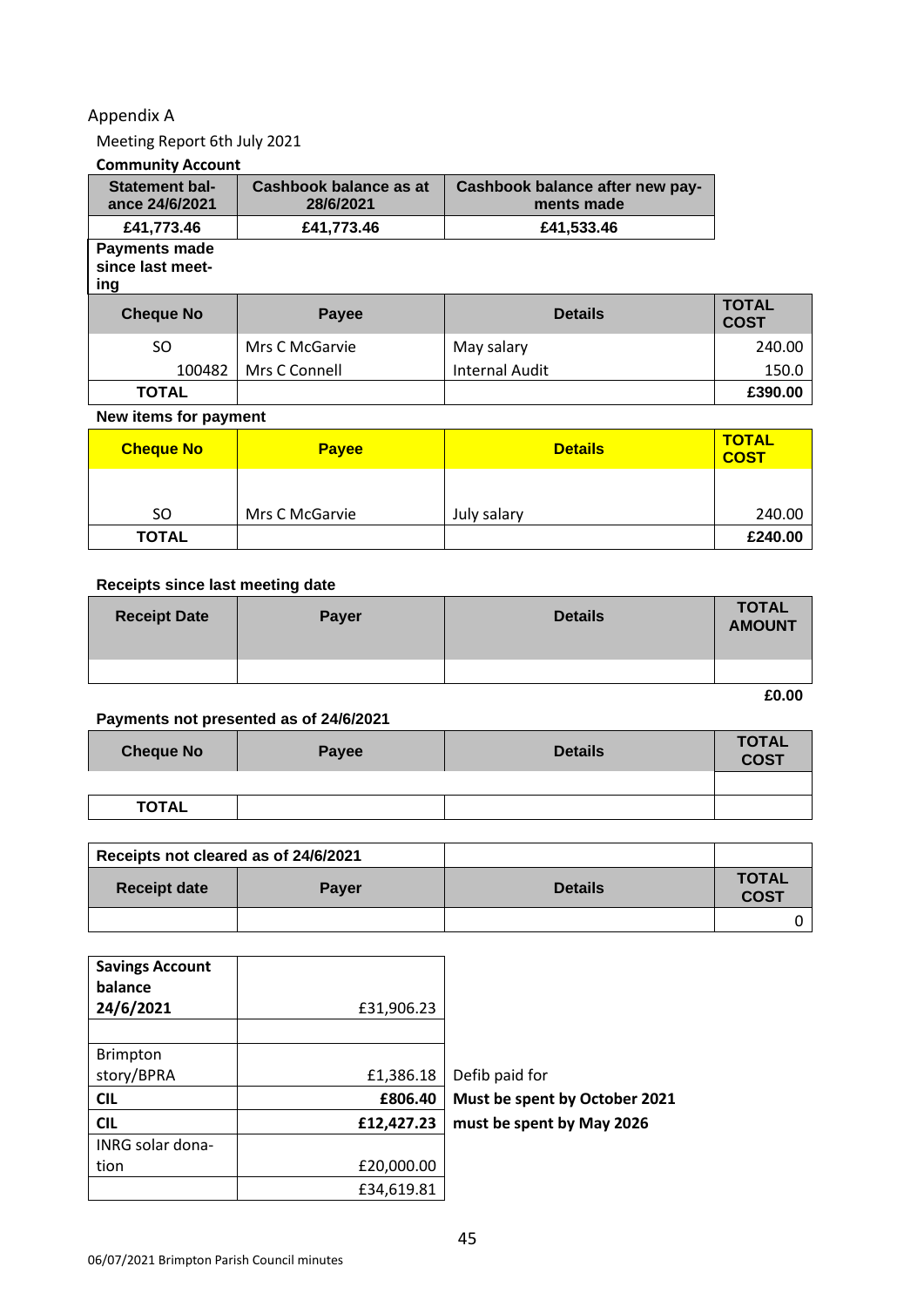## Appendix B

| <b>Bank Reconciliation 28th June 2021</b> |                                                       |     |                |            |
|-------------------------------------------|-------------------------------------------------------|-----|----------------|------------|
| <b>Authority name</b>                     | <b>Brimpton Parish Council</b>                        |     |                |            |
| <b>Prepared by</b>                        | <b>Christine McGarvie</b>                             |     | Clerk and RFO  |            |
| <b>Date</b>                               | 28th June 2021                                        |     |                |            |
|                                           |                                                       |     | Chair of coun- |            |
| <b>Approved by</b>                        | John Hicks                                            | cil |                |            |
|                                           | Balance per bank statements as at 24th June 2021      | £   |                | £          |
|                                           | <b>Community Account</b>                              |     | 41,773.46      |            |
|                                           | Saving account                                        |     | 31,906.23      |            |
|                                           |                                                       |     |                | 73,679.69  |
|                                           | Less any un-presented payments at 24th June 2021      |     |                |            |
|                                           |                                                       |     |                | 0.00       |
|                                           |                                                       |     |                |            |
| Add any uncleared receipts                |                                                       |     |                |            |
| Net Bank balances as at 28th June 2021    |                                                       |     |                | £73,679.69 |
|                                           |                                                       |     |                |            |
| <b>CASH BOOK</b>                          |                                                       |     |                |            |
|                                           | Opening balance as per cashbook 1st April 2021        |     | 32,848.53      |            |
| Add: Receipts in the year                 |                                                       |     | 12,507.45      |            |
| Less: Payments in the year                |                                                       |     | 3,582.52       |            |
|                                           | Closing balance as per cash book as at 28th June 2021 |     | £41,773.46     |            |
|                                           | Opening balance savings account 1st April 2021        |     | 31,905.43      |            |
| Add: Receipts in the year                 |                                                       |     | £0.80          |            |
| Less: Payments in the year                |                                                       |     | 0              |            |
|                                           | Closing balance as per cash book as at 28th June 2021 |     | £31,906.23     |            |
| Overall closing balance                   |                                                       |     | £73,679.69     |            |
|                                           | diff                                                  |     | £0.00          |            |